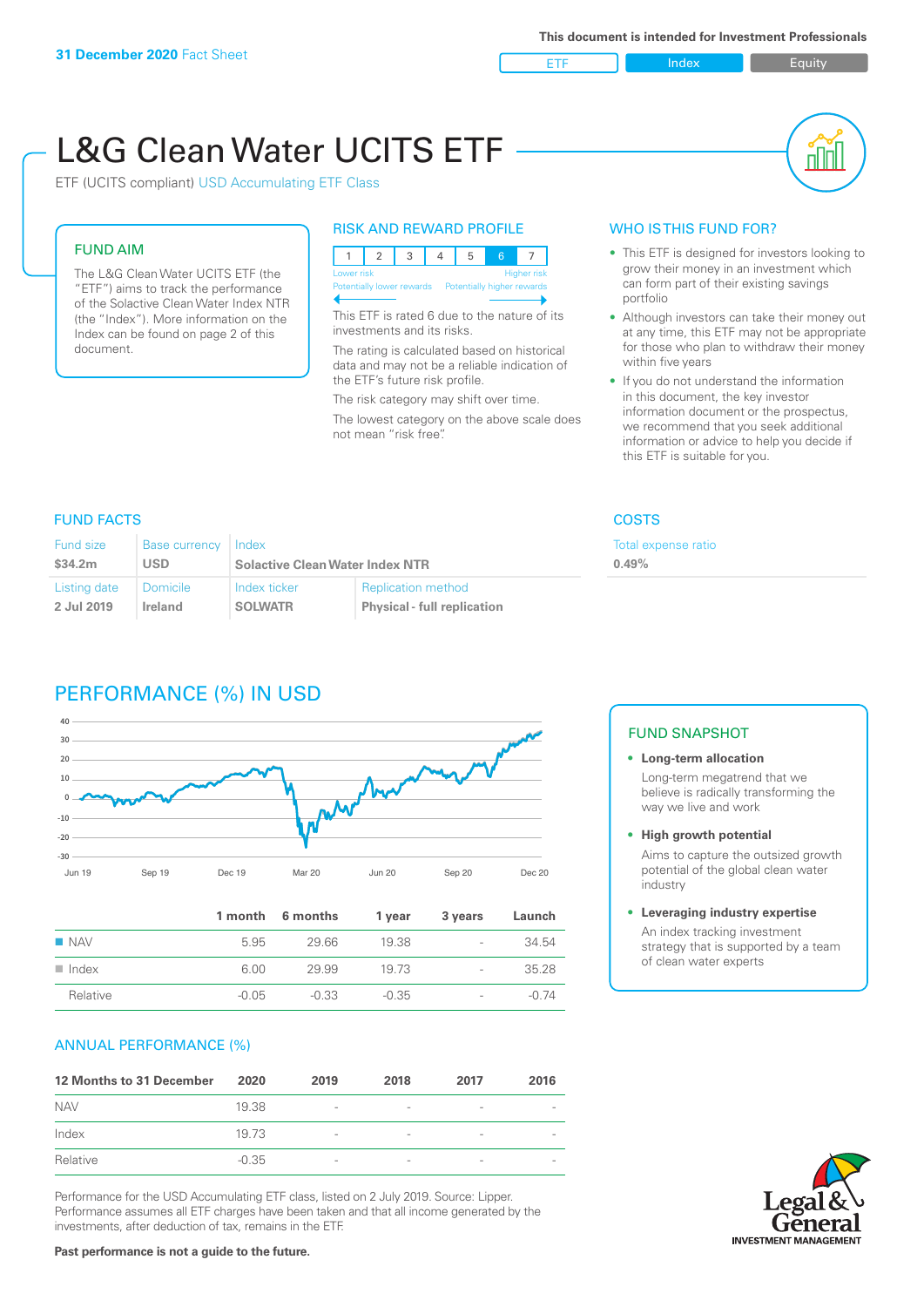ETF (UCITS compliant) USD Accumulating ETF Class

### INDEX BREAKDOWN

The breakdowns below relate to the Index. The ETF's portfolio may deviate from the below. All data source LGIM unless otherwise stated. Totals may not sum to 100% due to rounding.



#### SECTOR (%)

| $\blacksquare$ Industrials          | 50.3 |
|-------------------------------------|------|
| $\blacksquare$ Utilities            | 19.8 |
| ■ Materials                         | 7.9  |
| Information Technology              | 7.5  |
| $\blacksquare$ Health Care          | 6.5  |
| ■ Building Materials & Services 1.7 |      |
| Consumer Discretionary              | 1.6  |
| ■ Energy                            | 15   |
| ■ Lab Process Automation            | 1.5  |
| $\Box$ Other                        | 19   |
|                                     |      |



# $\blacksquare$  USD 65.7

| EUR                | 10.8 |
|--------------------|------|
| $\blacksquare$ GBP | 7.0  |
| $\blacksquare$ JPY | 7.0  |
| $H$ HKD            | 4.8  |
| $\Box$ CHF         | 3.1  |
| $\blacksquare$ SEK | 1.6  |
|                    |      |
|                    |      |

■ Top 10 constituents 19.3% Rest of Index 80.7% No. of constituents in Index 66

#### TOP 10 CONSTITUENTS (%)

| <b>Itron</b>                     | 22  |
|----------------------------------|-----|
| <b>Energy Recovery</b>           | 21  |
| Atkore                           | 20  |
| <b>Badger Meter</b>              | 20  |
| <b>Advanced Drainage Systems</b> | 2 O |
| Metso Outotec                    | 18  |
| Evogua Water Technologies        | 18  |
| Crane Co                         | 18  |
| Idexx Laboratories               | 18  |
| Trimble                          | 18  |
|                                  |     |

#### INDEX DESCRIPTION

The Index aims to track the performance of a basket of stocks of companies that are actively engaged in the international clean water industry through the provision of technological, digital, engineering, utility and/or other services.

The Index is comprised of companies which are publically traded on various stock exchanges around the world that are either i) companies determined to have expertise in "Utilities" with a minimum Water Revenue Share of 90%, or ii) companies determined to have expertise in "Engineering" with a minimum Water Revenue Share of 50% or iii) companies determined to have expertise in "Technology" or "Digital" and a minimum Water Revenue Share of 5%. A company is only eligible for inclusion in the index if (1) it is of sufficient size (determined by reference to the total market value of the proportion of its shares that are publically traded) and (2) it is sufficiently "liquid" (a measure of how actively its shares are traded on a daily basis). Moreover, the Index excludes companies: (a) engaged in pure coal mining; (b) involved in the production of controversial weapons; or (c) that, for a continuous period of three years, have been classified as being in breach of at least one of the UN Global Compact principles, which is a set of globally accepted standards on human rights, labour, environment and corruption.

The universe of companies out of which the Index selection is made is refreshed annually in March. However, the Index is reconstituted semi-annually in March and September in accordance with the full selection criteria and all companies are equally weighted within the Index. On a monthly basis, the weight of each company is assessed and, if any of them exceed 15% of the index, the weights of all companies are adjusted so that they are again equally weighted within the Index.

#### INVESTMENT MANAGER

GO ETF Solutions LLP is the investment manager for each of the exchange traded funds (ETFs) issued by Legal & General UCITS ETF Plc and is responsible for the day-to-day investment management decisions for this ETF. The team is highly experienced with respect to all aspects relating to the management of an ETF portfolio, including collateral management, OTC swap trading, adherence to UCITS regulations and counterparty exposure and monitoring.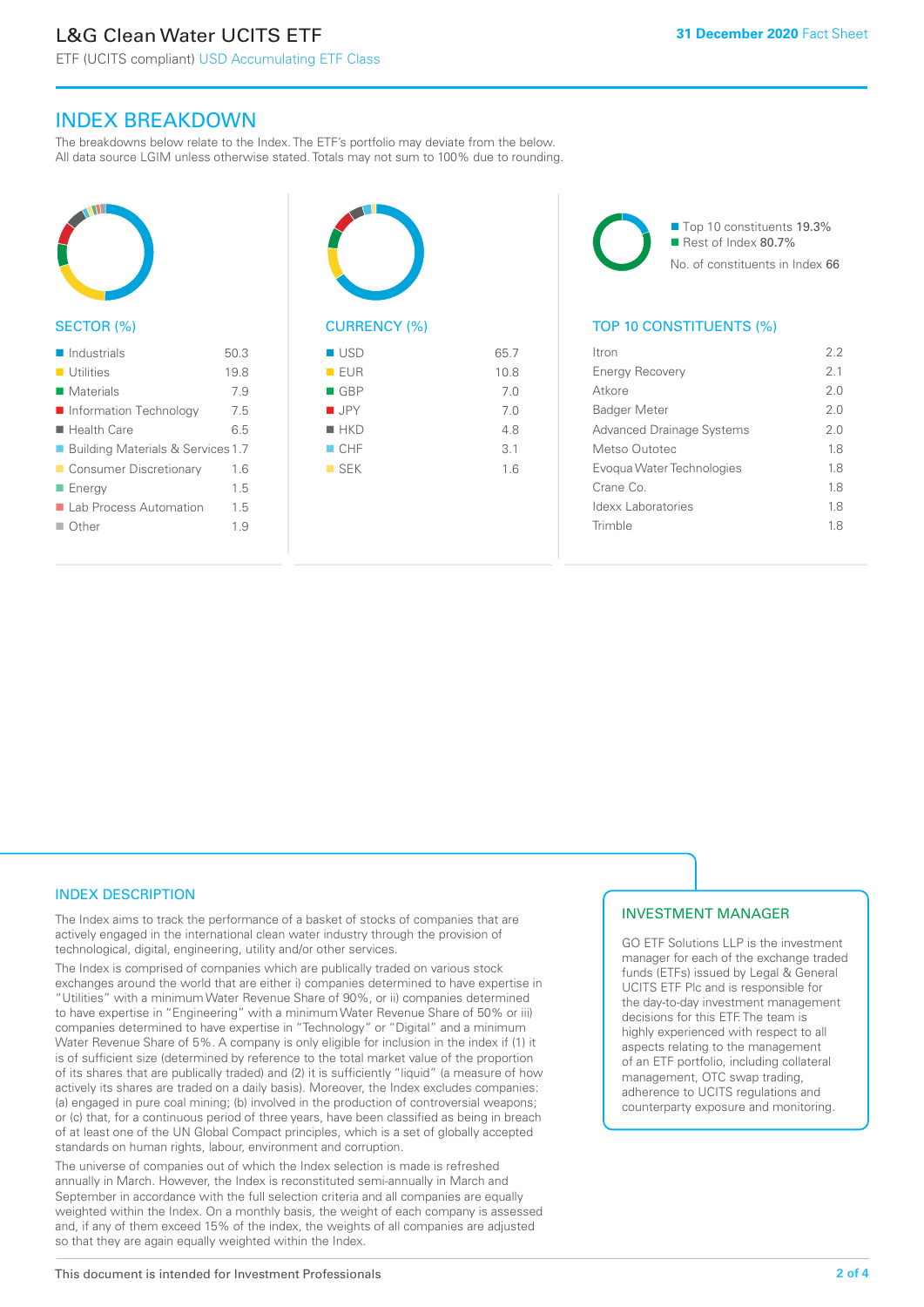# L&G Clean Water UCITS ETF

ETF (UCITS compliant) USD Accumulating ETF Class

#### KEY RISKS

- The value of an investment and any income taken from it is not guaranteed and can go down as well as up; you may not get back the amount you originally invested.
- Third party service providers (such as counterparties entering into financial derivative instruments with the ETF or the ETF's depositary) may go bankrupt and fail to pay money due to the ETF or return property belonging to the ETF.
- As the Index includes micro, small and medium-sized publicly traded companies, the ETF is subject to the risk that such companies may be more vulnerable to adverse business or economic events and greater and more unpredictable price changes than larger companies or the stock market as a whole.
- The ETF is subject to the risks associated with technology-focused companies that are particularly vulnerable to rapid developments in technology (which may leave their products out-of-date), government regulation and competition from domestic and foreign competitors who may have lower production costs. Such companies may also have difficulties establishing and maintaining patents, copyrights, trademarks and trade secrets relating to their products which could negatively affect their value.
- It may not always be possible to buy and sell ETF shares on a stock exchange or at prices closely reflecting the NAV.
- If the Index provider stops calculating the Index or if the ETF's license to track the Index is terminated, the ETF may have to be closed.

For more in[form](https://www.lgimetf.com/)ation, please refer to the key investor information document on our website Ø

#### TRADING INFORMATION

| <b>Exchange</b>           | <b>Currency ISIN</b> |              | <b>SEDOL</b>   | <b>Ticker</b> | <b>Bloomberg</b> |
|---------------------------|----------------------|--------------|----------------|---------------|------------------|
| London Stock Exchange USD |                      | IE00BK5BC891 | BKE3DB5        | GLUG          | <b>GLUG LN</b>   |
| London Stock Exchange GBX |                      | IE00BK5BC891 | BKF3DC6        | GLGG          | GLGG LN          |
| Borsa Italiana            | EUR                  | IE00BK5BC891 | <b>BKE3D93</b> | GLUG          | GI UG IM         |
| Deutsche Börse            | EUR                  | IE00BK5BC891 | BKE3BE5        |               | XMLC XMLC GY     |
| <b>SIX Swiss Exchange</b> | CHE                  | IF00BK5BC891 | <b>BMG6908</b> | GI UG         | GI UG SW         |

The currency shown is the trading currency of the listing.



#### SPOTLIGHT ON LEGAL & GENERAL INVESTMENT MANAGEMENT

We are one of Europe's largest asset managers and a major global investor, with assets under management of €1,369.6 billion (as at 30 June 2020). We work with a wide range of global clients, including pension schemes, sovereign wealth funds, fund distributors and retail investors.

Source: LGIM internal data as at 30 June 2020. The AUM disclosed aggregates the assets managed by LGIM in the UK, LGIMA in the US and LGIM Asia in Hong Kong. The AUM includes the value of securities and derivatives positions.

#### COUNTRY REGISTRATION



#### TO FIND OUT MORE



#### **Index Disclaimer**

The ETF is not sponsored, promoted, sold or supported by Solactive AG. Nor does Solactive AG offer any express or implicit guarantee or assurance either with regard to the results of using the Index and/or Index trade mark or the Index price, at any time or in any other respect.

The Index is calculated and published by Solactive AG. Solactive AG uses its best efforts to ensure that the Index is calculated correctly. Irrespective of its obligations towards the Company, Solactive AG has no obligation to point out errors in the Index to third parties including, but not limited to, investors and/or financial intermediaries of the ETF. Solactive AG does not guarantee the accuracy and/or the completeness of the Index or any related data, and shall not have any liability for any errors, omissions or interruptions therein.

Neither publication of the Index by Solactive AG, nor the licensing of the Index or Index trade mark, for the purpose of use in connection with the ETF, constitutes a recommendation by Solactive AG to invest capital in said ETF nor does it, in any way, represent an assurance or opinion of Solactive AG with regard to any investment in this ETF. In no event shall Solactive AG have any liability for any lost profits or indirect, punitive, special or consequential damages or losses, even if notified of the possibility thereof.